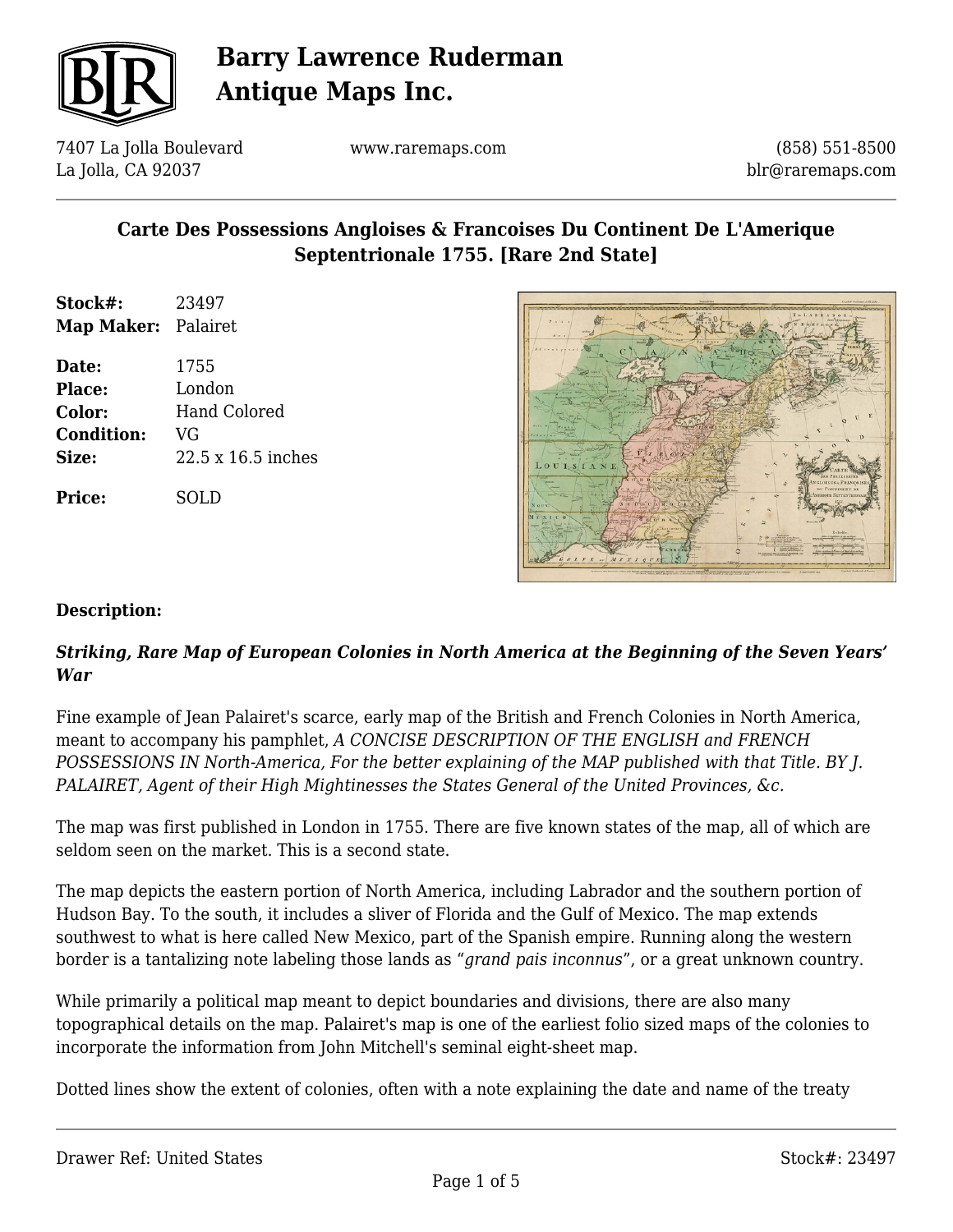

7407 La Jolla Boulevard La Jolla, CA 92037

www.raremaps.com

(858) 551-8500 blr@raremaps.com

### **Carte Des Possessions Angloises & Francoises Du Continent De L'Amerique Septentrionale 1755. [Rare 2nd State]**

which created it. In addition to French, Spanish, and British claims, the names of indigenous groups are also included, marking their important presence on and claim to the land.

In under 70 pages in the accompanying pamphlet, Palairet explains the main areas under dispute between France and England. These were also illustrated in the map, which includes an *Explication* in the lower right corner explaining the color-coded possession of colonies in North America. In the preface of his pamphlet, Palairet notes:

*The method in which I have coloured it, will easily discover the English and French Possessions, as well the countries that are now the subject of contest between those two nations, as the forts which the French have built, or taken in the midst of the English Colonies, and in the countries claimed by the English*.

The map depicts the English Colonies in yellow, the French Colonies in green, and the disputed territories in pink. Also marked are a series of forts built by the French or taken from the English, which are described in the n.b. annotation, below the *Explication*.

Palairet's accompanying pamphlet was published simultaneously in English and French, while the map, especially in later states, has English and French explanations. Both were intended for a broad audience; they provide a fascinating picture of the North American colonies on the eve of the Seven Years' War.

#### **The Seven Years' War in North America**

Contemporary readers would be eager to pore over this map, as it visually explains the state of affairs as two global powers embarked on what is considered by many historians as the first world war. Although the European theater of conflict centered on the possession of Silesia, which Prussia had seized from the Austrian Hapsburgs in the War of Austrian Succession (1740-48), the more famous settings of the war were in India and North America.

These were both regions where France and Britain wished to expand their global empires, and where they ran up against each other in their bids for land and trading access. Thus, although commonly called the Seven Years' War, or in North America the French & Indian War, the struggle lasted at least nine years, from 1754 to 1763.

In North America, the site of primary contention was the Ohio River Valley, but the entire swath between the British to the east and the French to the west was a point of contention, as this map shows. British colonists wished to expand west, while the French wanted to maintain their control over the Ohio River, a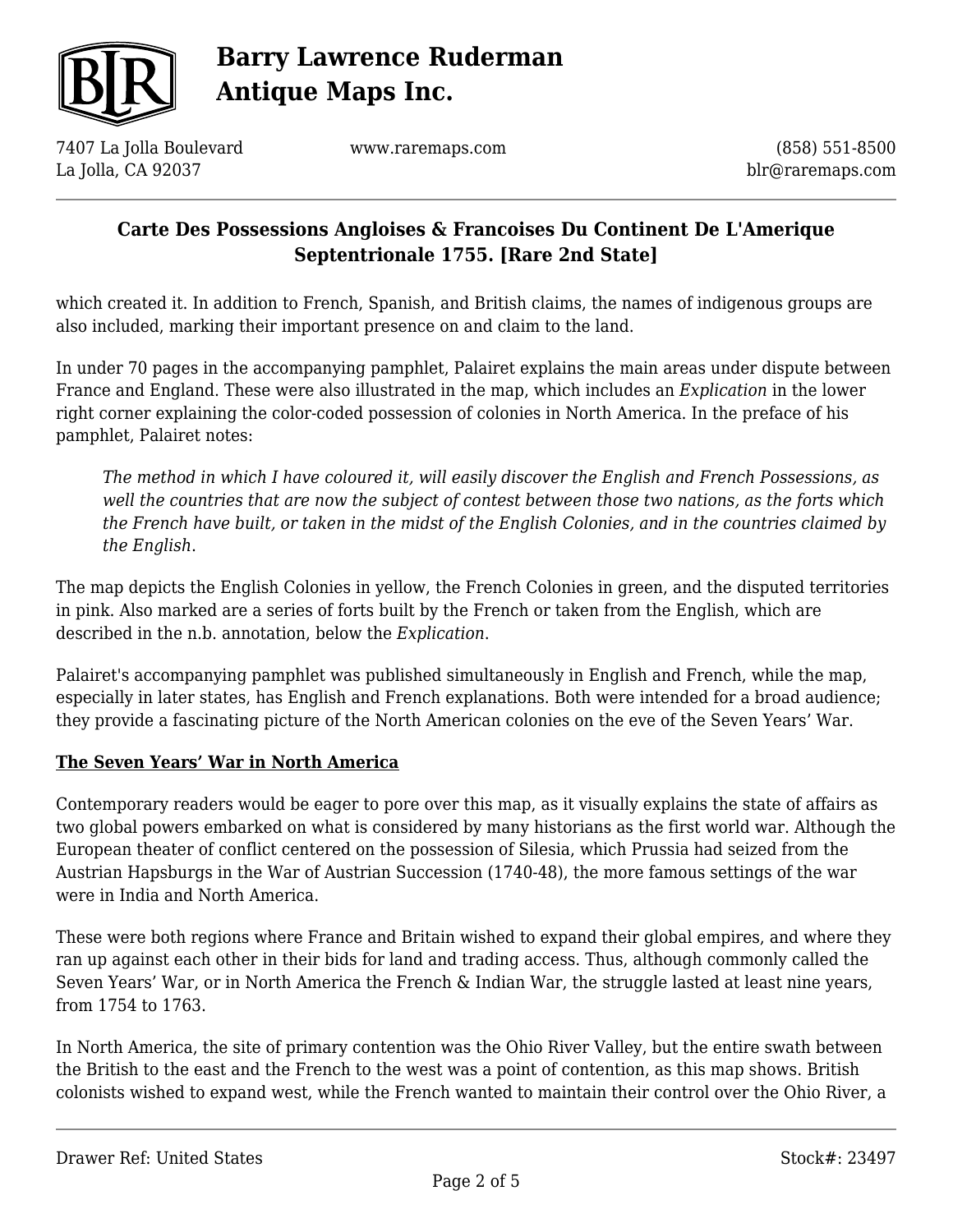

7407 La Jolla Boulevard La Jolla, CA 92037

www.raremaps.com

(858) 551-8500 blr@raremaps.com

### **Carte Des Possessions Angloises & Francoises Du Continent De L'Amerique Septentrionale 1755. [Rare 2nd State]**

corridor of access between New France and Louisiana, and protect their preferred trading status with local indigenous groups. In 1753, the French began to construct a series of forts in the area, many of which are marked here.

Twenty-one-year-old George Washington, then a Lieutenant Colonel in the Virginia militia, was dispatched to deliver a letter to the French at Fort Le Boeuf, which is included on this map (without its full name, one of two forts near the shores of Lake Erie in the Pennsylvania colony). Washington reported to his superiors that the French were not willing to leave the Ohio Country, and he was then ordered to raise a militia regiment where the Ohio River joins the Allegheny and the Monongahela Rivers, the site of present-day Pittsburgh. While he was en route to the site, a smaller unit of colonists already there were attacked by the French, who took over their nascent fortification and renamed it Fort Duquesne (which is on this map).

Washington met Captain Trent, the leader of the defeated force, while traveling toward the frontier zone. Together with his Indian ally, Tanacharison, Washington attacked a French encampment, killing several, including their commander, Jumonville. Washington then went on the defensive, consolidating his men at the quickly-assembled Fort Necessity. Outnumbered, Washington was unable to fend off the French attack on July 3, 1754; he surrendered, the only time he did so in his career as a soldier.

These skirmishes began the war in North America. The following year, the British sent a large expedition of soldiers to dislodge the French from the Ohio Country. After years of fighting on land and at sea in North America, Europe, the Caribbean, Africa, and India, the Treaty of Paris ended the violence in 1763. Over one million people had been killed worldwide. France was forced to fall back globally, leaving Canada to the British, Louisiana to the Spanish, as well as losing territory in India, Africa, and the Mediterranean. This map shows the beginning of this important conflict, as the powers were consolidating their manpower and knowledge for the war ahead.

#### **States of the map**

Henry Stevens records three states of the Palairet map. However, recent research by Ashley Baynton-Williams concludes that there are five states.

**State 1**: 1755. The Explication is in French only. The southern border of "VIRGINIE" which forms the northern border of "NORD CAROLINE" extends to the left-hand border of the map.

**State 2**: 1755 [ca. 1755]. Date and imprint are unchanged from State 1. Note about Maine and Sagadahook Bay has been added to the key. The note, "Limites qui s'étendent d'une mer à l'autre, suivant les Chartres de Jaques I",' has been added to the westernmost extent of the line of "40.o"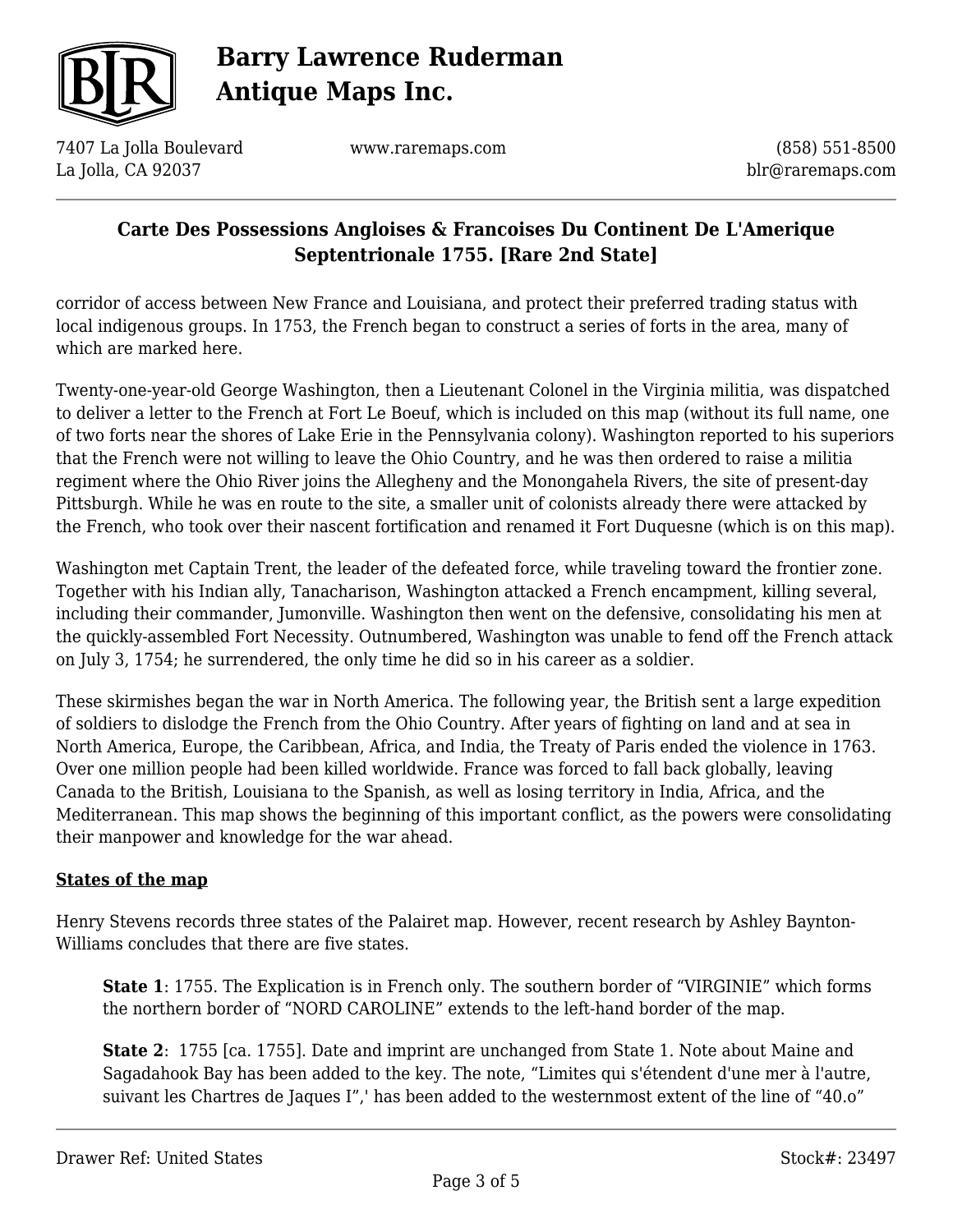

7407 La Jolla Boulevard La Jolla, CA 92037

www.raremaps.com

(858) 551-8500 blr@raremaps.com

### **Carte Des Possessions Angloises & Francoises Du Continent De L'Amerique Septentrionale 1755. [Rare 2nd State]**

Latitude. A southern boundary for "SUD-CAROLINA" / northern boundary for "GEORGIE" has been inserted extending from "Savannah" to the left-hand border. The boundary between the English colonies and the area occupied by allies of England but claimed by France is now engraved on the map, extending from "Pensacola B.", on the Gulf Coast, to "Niagara F.t" on Lake Ontario. The boundary between South Carolina and Georgia is now engraved, extending from Savannah to Augusta and then in a horizontal line to the western border of the map.

**State 3**: 1755 [ca. 1756]. Sayer's and Covens & Mortier's names have been inserted into the imprint, which has been re-engraved. The English key has been added to the French key, and the note about Maine has been erased. The existing boundary note against the northern limit of Virginia has been erased and replaced by "Borne septentrionale de la Virginie suivant la Chartre du 23 du May 1609, & méridionale de la Nouvelle Angleterre | suivant la Charte du 3 Novembre 1620, d'une mer à l'autre"; the existing boundary between North Carolina and Virginia is now labelled "Borne entre la Virginie & la Caroline"; a new boundary note, "Limites suivant la Chartre," has been engraved against the border running across the Florida peninsula; in the northwest, two boundaries are marked; the untitled boundary from the Mississippi through "LAKE MICHIGAN", "LAC HURON" to the "R. Outaouias" and "MONTREAL" is now labelled, "Borne des pais qur les 6 nations Iroquois ont vendus au Roi d'Angleterre en 1701, & dont le contract a eté renouvellé en 1726 & en 1744". Finally, the label for "LOUSIANE" has been re-engraved as "LOUI-| SIA | NE".

**State 4**: 1756. Title has been re-engraved with Palairet's name included. The date has been changed to 1756. Thomas Kitchin Sr.'s name has been added to the list of mapsellers, while "M.rs" has been changed to "Mess.rs". The boundary note engraved against the border running across the Florida peninsula now reads "Limites suivant la Chartre du Roi Charles II".

**State 5**: 1759. Date changed to 1759. Title above the map in English, with Rocque's imprint as the only imprint.

There are several extant examples with the year 1763 written in, but all of these changes are in manuscript.

The pamphlet which explains the map was published in English in 1755, with a second edition in 1755 and 1763. It is likely there was also a 1759 printing but no examples survive. In French, the pamphlet was printed in 1755, and a third edition is known to exist dated 1756.

This is a scarce and informative map that details the beginning of a consequential moment in American, and world, history.